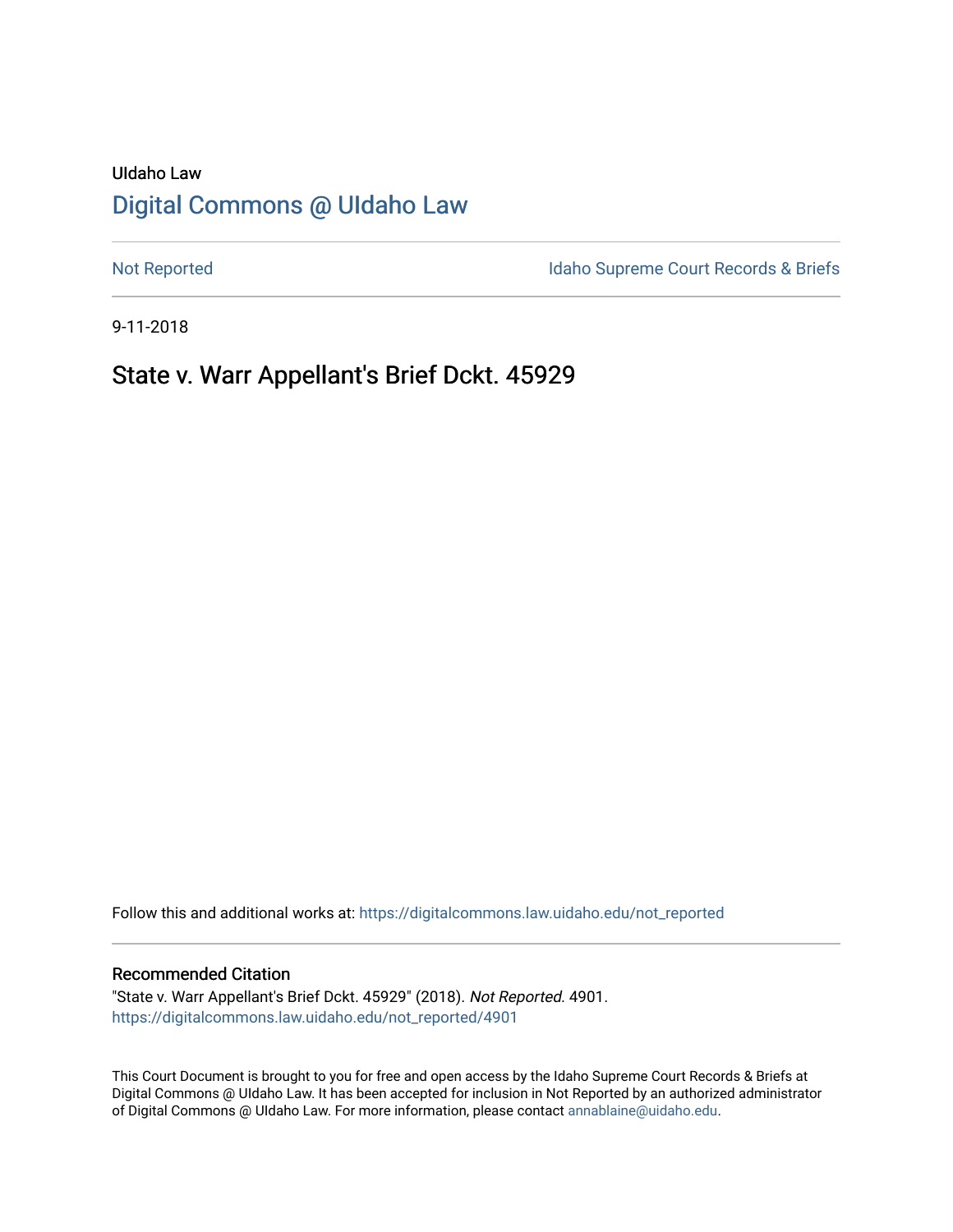Electronically Filed 9/11/2018 10:48 AM Idaho Supreme Court Karel Lehrman, Clerk of the Court By: Brad Thies, Deputy Clerk

ERIC D. FREDERICKSEN State Appellate Public Defender I.S.B. #6555

JASON C. PINTLER Deputy State Appellate Public Defender I.S.B. #6661 322 E. Front Street, Suite 570 Boise, Idaho 83702 Phone: (208) 334-2712 Fax: (208) 334-2985 E-mail: documents@sapd.state.id.us

### IN THE SUPREME COURT OF THE STATE OF IDAHO

| STATE OF IDAHO,       |                             |
|-----------------------|-----------------------------|
|                       | NO. 45929                   |
| Plaintiff-Respondent, |                             |
|                       | ADA COUNTY NO. CR01-17-9348 |
| V.                    |                             |
|                       |                             |
| LANCE DEAN WARR,      | <b>APPELLANT'S BRIEF</b>    |
|                       |                             |
| Defendant-Appellant.  |                             |
|                       |                             |

#### STATEMENT OF THE CASE

### Nature of the Case

Lance Warr pled guilty to robbery and the district court sentenced him to a unified term of life, with 15 years fixed. Mr. Warr asserts the district court abused its discretion by imposing an excessive sentence, in light of the mitigating factors that exist in this case.

## Statement of the Facts & Course of Proceedings

After ingesting a substance he at the time believed was methamphetamine, but now believes was bath salts, Lance Warr went into a Fred Meyer store and stole various items,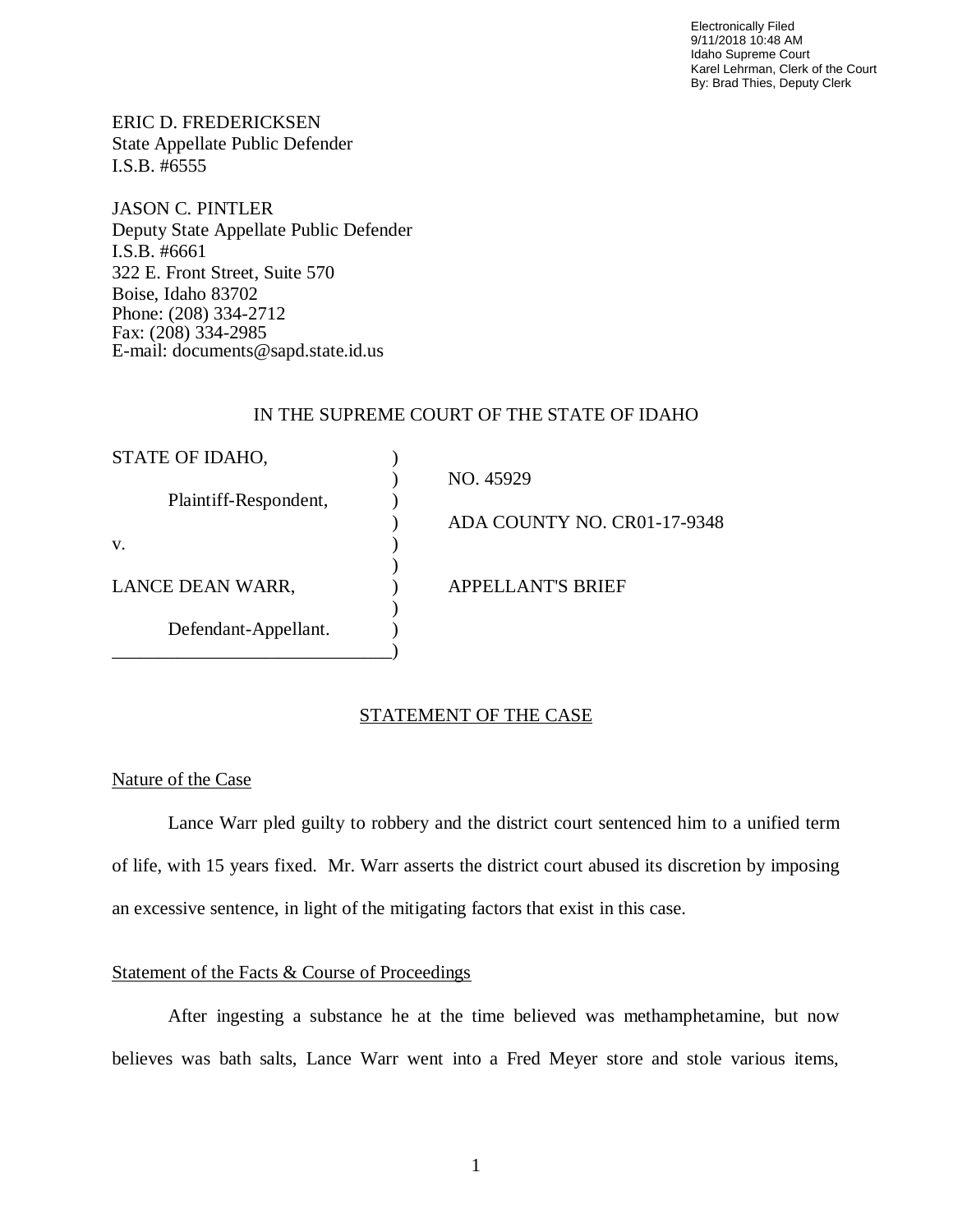including a machete.  $(PSI, pp.3-5.)^1$  $(PSI, pp.3-5.)^1$  Mr. Warr then went into a TCBY store nearby, threatened the employees and patrons with the machete, and stole items from two of the customers. *Id.*

The State filed an Information charging Mr. Warr with two counts of robbery, one count of attempted robbery, two counts of aggravated assault, and one count of resisting and/or obstructing an officer. (R., pp.60-62.) Pursuant to a plea agreement, Mr. Warr entered an *Alford* guilty plea<sup>[2](#page-2-1)</sup> to one count of robbery, agreed to participate in the PSI process, and was free to recommend any sentence he felt appropriate; in exchange, the State agreed to dismiss the remaining charges and to recommend a sentence of 15 years fixed, with up to life indeterminate. (R., pp.91-98; Tr., p.5, L.4 – p.25, L.5.) During the sentencing hearing, the State asked the district court to impose an indeterminate life term, with 15 years fixed (Tr., p.32, Ls.21-24), while counsel for Mr. Warr asked the court to impose a unified term of 20 years, with five years fixed (Tr., p.42, Ls.19-21). The district court followed the State's recommendation and sentenced Mr. Warr to a term of life, with 15 years fixed.  $(R., pp.105-108; Tr., p.50, L.25 –$ p.51, L.5.) Mr. Warr filed a timely Notice of Appeal.<sup>[3](#page-2-2)</sup> (R., pp.112-114.)

<span id="page-2-0"></span><sup>&</sup>lt;sup>1</sup> Citations to the Presentence Investigation Report and its attached materials will include the designation "PSI" and the page number associated with the 515-page electronic file containing those documents.

<span id="page-2-1"></span><sup>2</sup> *See North Carolina v. Alford*, 400 U.S. 25 (1970) ("An individual accused of crime may voluntarily, knowingly, and understandingly consent to the imposition of a prison sentence even if he is unwilling or unable to admit his participation in the acts constituting the crime.")

<span id="page-2-2"></span><sup>&</sup>lt;sup>3</sup> Documents available via the iCourt Portal reveal that Mr. Warr filed a timely Rule 35 motion requesting the court reduce his sentence, which the district court denied upon finding Mr. Warr did not present any new or additional information in support of his motion. In light of the relevant standards of review, Mr. Warr does not raise the denial of his Rule 35 motion as an issue in this appeal.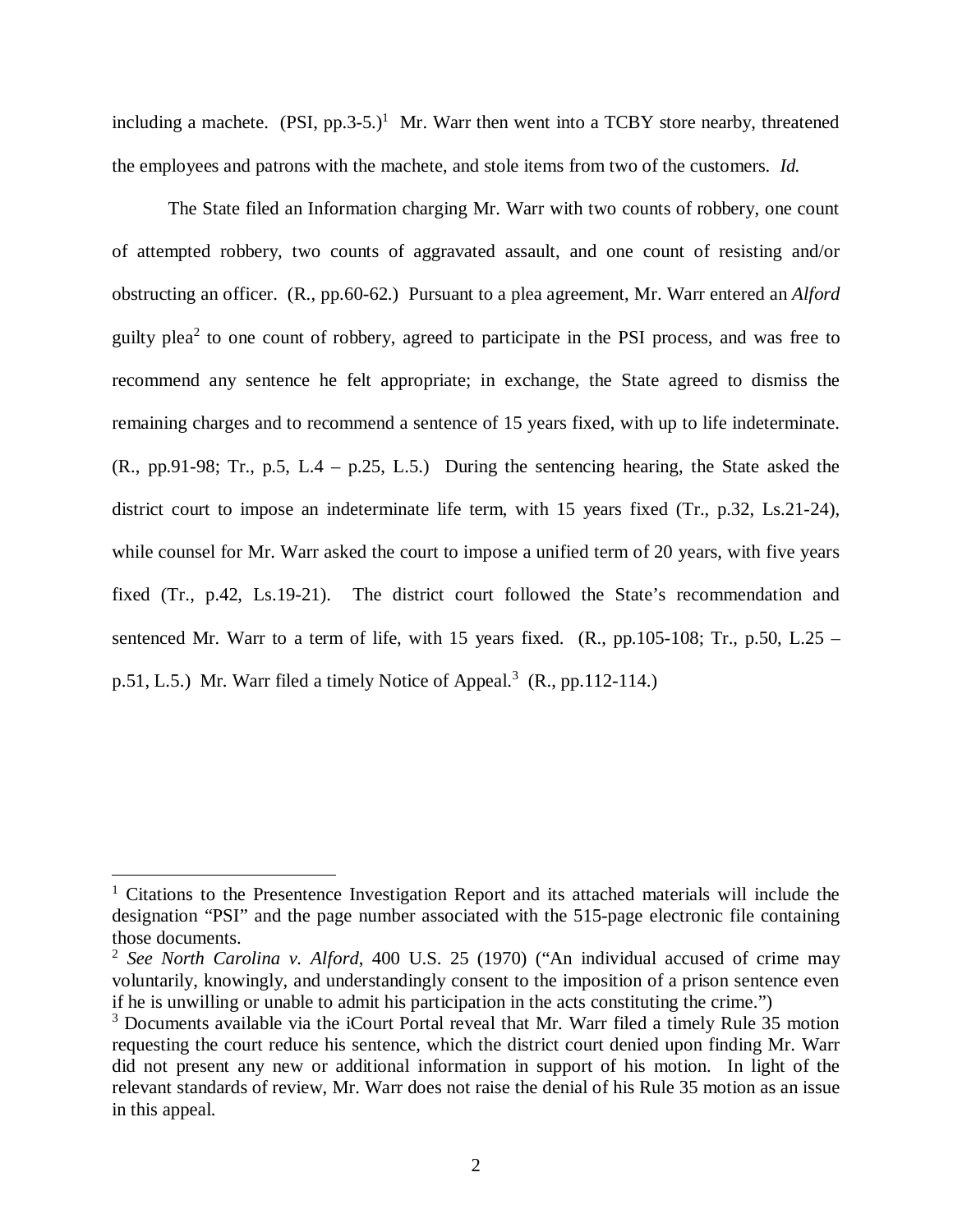#### ISSUE

Did the district court abuse its discretion by imposing an excessive sentence upon Mr. Warr, in light of the mitigating factors that exist in this case?

#### ARGUMENT

### In Light Of The Mitigating Factors That Exist In This Case, The District Court Abused Its Discretion By Imposing An Excessive Sentence Upon Mr. Warr

Mr. Warr asserts that, given any view of the facts, his unified sentence of life, with 15 years fixed, is excessive. Where a defendant contends that the sentencing court imposed an excessively harsh sentence, the appellate court will conduct an independent review of the record considering the nature of the offense, the character of the offender, and the protection of the public interest. The governing criteria or objectives of criminal punishment are: (1) protection of society; (2) deterrence of the individual and the public generally; (3) the possibility of rehabilitation; and (4) punishment or retribution for wrongdoing.

Beginning when he was just 12 years old, Lance Warr's father gave him drugs, tied him up, and raped him repeatedly over a two-year period. (PSI, p.15.) These events led Mr. Warr to a life of drug addiction, mental illness, and crime. Mr. Warr started using methamphetamine and marijuana when he was 12, and by age 15, he was using heroin on a daily basis. (PSI, pp.20-21.) Over the years, Mr. Warr has also used cocaine, ecstasy, hallucinogens, inhalants, synthetic cannabinoids, and designer stimulants, in addition to alcohol. (PSI, pp.20-21.) Mr. Warr told the PSI writer that he was "tired of this, this is not what I set out to be," and that he believed "intense drug treatment or Mental Health Court," could help him live drug free in the future. (PSI, p.21.)

Mr. Warr also suffers from multiple mental health problems including, Schizophrenia, paranoid type; Post-traumatic Stress Disorder; Persistent Depressive Disorder (Dysthymia); and Cognitive Disorder, NOS (Provisional). (PSI, pp.502-512.) Mr. Warr described his mental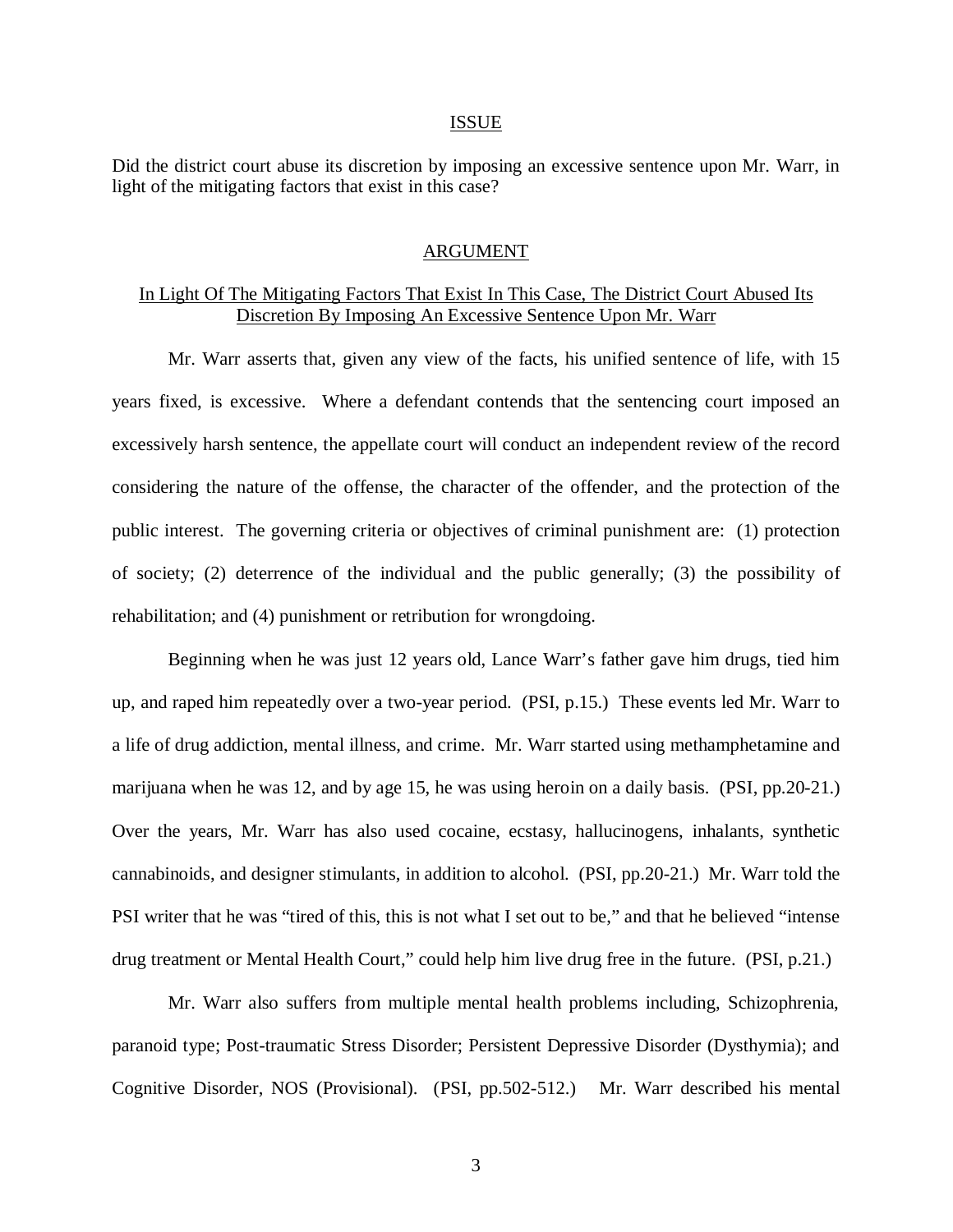health as "'cloudy, chance of rain,'" and disclosed that has been taking anti-psychotic drugs "'my whole life."" (PSI, p.19.) Mr. Warr believed the Effexor he was taking while awaiting sentencing made his head clearer. (PSI, p.19.) Mr. Warr running out of his prescription medications, and then making the poor choice to seek out and use illicit drugs, was a direct cause of his criminal activity in the present case. (PSI, p.4.)

When Mr. Warr is properly medicated, by all accounts he appears to be a friendly and helpful person. Mr. Warr was on parole when he committed the crimes in this case, and his parole officer stated that Mr. Warr "appears to do well when he is clean and sober surrounded by a good support system," but recognized that when things go wrong, Mr. Warr choses to use drugs, which contributes to his criminal activity. (PSI, p.14.) Mr. Warr's girlfriend, Amber Fonnesbeck, wrote a letter in support describing Mr. Warr as selfless, helpful, empathetic, and loving, but she recognizes he needs treatment to help him deal with his childhood traumas, and his substance abuse. (PSI, p.515.)

Mr. Warr was very sorry for his actions. He apologized for putting the victims through the traumatic events he was responsible for creating. (PSI, p.23.) During the sentencing hearing, Mr. Warr stated, "First and foremost I would like to address the people on the receiving end of this crime. I'm apologizing form my actions on that dreadful day … If I had [the] power to take the incident away from you guys, I would in a heartbeat because none [of] you deserve that ever." (Tr., p.44, Ls.18-23.)

Idaho Courts recognized that drug addiction and mental health problems coupled with the desire for treatment, in addition to remorse and community support, are all mitigating factors that should counsel a district court to impose a less-severe sentence. *See Hollon v. State*, 132 Idaho 573 (1999); *State v. Nice*, 103 Idaho 89 (1982); *State v. Shideler*, 103 Idaho 593 (1982); *State v.*